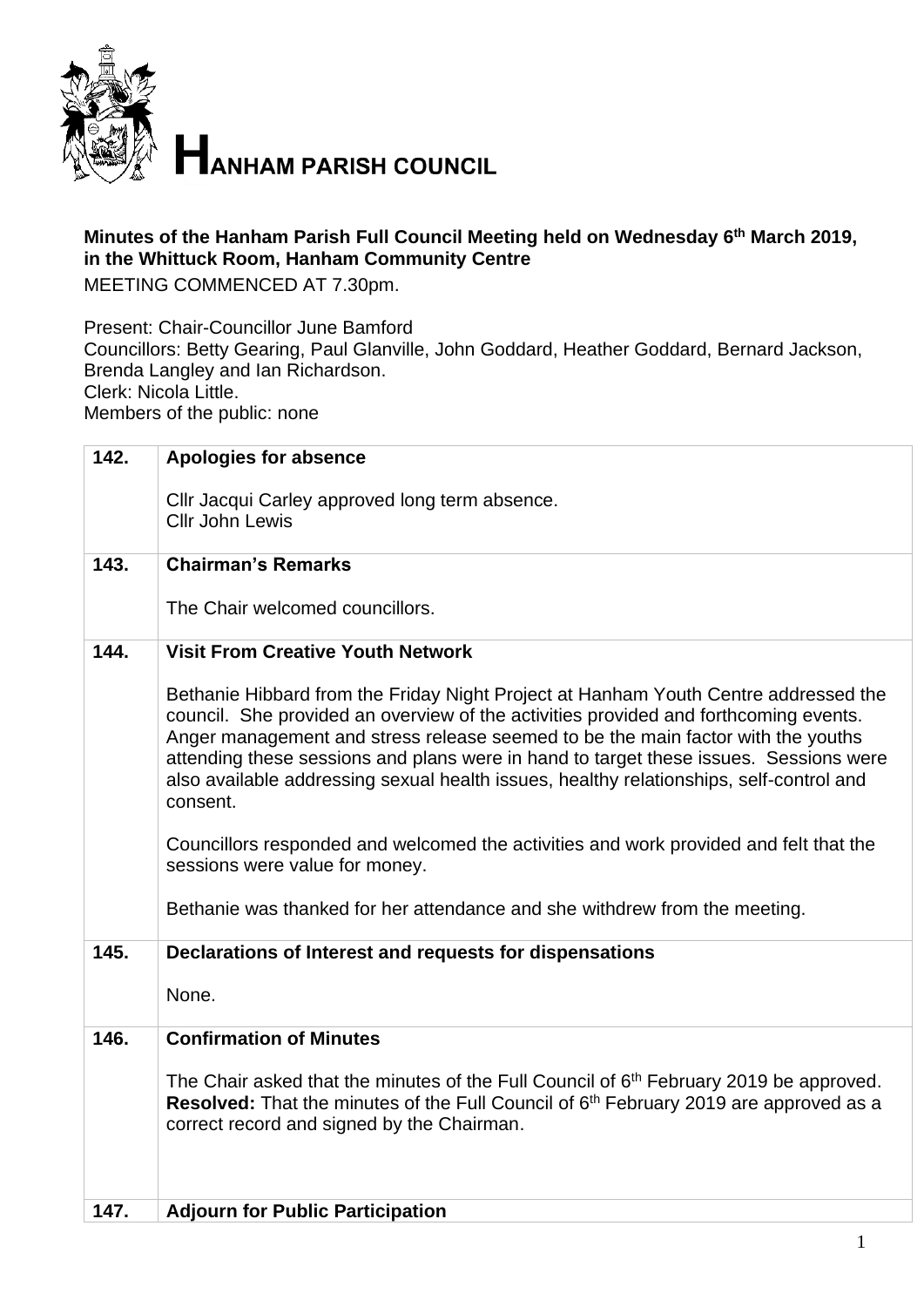|      | No public present.                                                                                                                                                                                                                                                             |
|------|--------------------------------------------------------------------------------------------------------------------------------------------------------------------------------------------------------------------------------------------------------------------------------|
|      | <b>Report from District Councillors</b><br>- Budget set by SGC at 2.99%<br>- Low footfall on the High Street partly due to parking issues. Signage would be altered<br>showing the car park.                                                                                   |
|      |                                                                                                                                                                                                                                                                                |
| 148. | <b>Meeting Reconvened</b>                                                                                                                                                                                                                                                      |
| 149. | <b>Planning Matters</b>                                                                                                                                                                                                                                                        |
|      | a) No planning applications for consideration.                                                                                                                                                                                                                                 |
|      | b) None.                                                                                                                                                                                                                                                                       |
| 150. | <b>Finance</b>                                                                                                                                                                                                                                                                 |
|      | a) The budget is within the defined limits.                                                                                                                                                                                                                                    |
|      | <b>Balances of accounts</b><br>As at 5 <sup>th</sup> March 2019                                                                                                                                                                                                                |
|      | £<br>H.S.B.C. Treasurers Account<br>8.79<br>H.S.B.C. Money Manager Account<br>48,484.68<br>H.S.B.C. Election Account (earmarked reserves)<br>21,789.17<br>H.S.B.C. High Interest bond (earmarked reserves)<br>11,800.16<br>Nat West Community Fund<br>,50,076.92<br>132,159.72 |
|      | Resolved: Payment of £250.00 to Hanham Abbots Parish Council towards Hanham<br>b)<br>Common Fayre costs. Payment to be made in the next financial year i.e. April 2019.                                                                                                        |
|      | <b>Resolved:</b> Payments approved from the schedule provided.<br>$\mathsf{C}$                                                                                                                                                                                                 |
| 151. | <b>Matters Arising from Previous Meetings</b>                                                                                                                                                                                                                                  |
|      | None.                                                                                                                                                                                                                                                                          |
| 152. | Reports from Parish Council representatives from other meetings                                                                                                                                                                                                                |
|      | Bernard Jackson - Trustees meeting Hanham Community Centre                                                                                                                                                                                                                     |
| 153. | <b>Correspondence from South Gloucestershire Council</b>                                                                                                                                                                                                                       |
|      | None.                                                                                                                                                                                                                                                                          |
| 154. | <b>Correspondence from other sources</b>                                                                                                                                                                                                                                       |